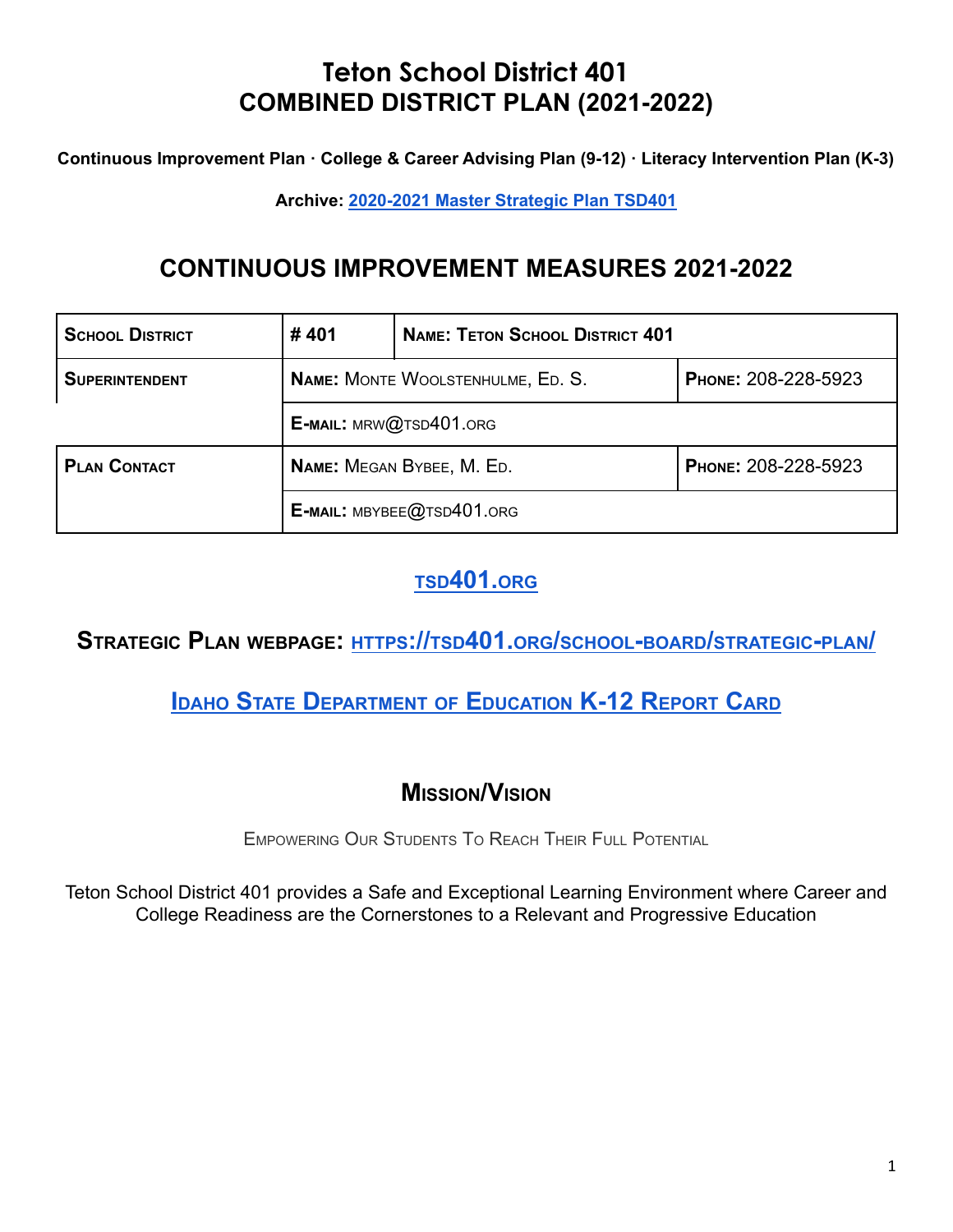**Continuous Improvement Plan · College & Career Advising Plan (9-12) · Literacy Intervention Plan (K-3)**

**Archive: [2020-2021](https://tsd401.org/wp-content/plugins/download-attachments/includes/download.php?id=157515) Master Strategic Plan TSD401**

# **DEMOGRAPHIC ANALYSIS**

|                                           | 2019-2020 | 2020-2021 | 2021-2022 |
|-------------------------------------------|-----------|-----------|-----------|
| <b>OVERALL ENROLLMENT</b>                 | 1899      | 1800      | 1906      |
| <b>MALE</b>                               | 53%       | 53%       | 53%       |
| FEMALE                                    | 47%       | 47%       | 47%       |
| <b>WHITE</b>                              | 68%       | 67%       | 69%       |
| <b>BLACK/AFRICAN AMERICAN</b>             | 1%        | $1\%$     | $1\%$     |
| ASIAN                                     | $1\%$     | $1\%$     | $1\%$     |
| <b>NATIVE AMERICAN</b>                    | $1\%$     | $1\%$     | 1%        |
| HISPANIC/LATINO                           | 32%       | 33%       | 29%       |
| <b>FREE/REDUCED LUNCH PROGRAM</b>         | 38%       | 36%       | 36%       |
| RECEIVED SPECIAL EDUCATION (IEP STUDENTS) | 11%       | 11%       | 12%       |

#### **Community Involvement**

#### **Community Involvement in the development of the Combined District Plan (or CIP and Literacy Plan**

Superintendent Monte Woolstenhulme hosts a monthly parent advisory committee that covers different school improvement topics each month. Administrators from the district attend these meetings to help share school specific goals and efforts. The Curriculum and Assessment director has met multiple times with parents to discuss directions we are taking in regards to student achievement and the resources available to students and teachers to support efforts in raising student achievement.

#### **Parent Notification of College and Career Advising and Mentoring Services**

In June 2019, the high school solicited input from parents of High school students to receive feedback on career and college supports and plans. Parents specifically requested more focus in the fall of the school year on career and college options and time with counselors to understand transcripts and college entry requirements and applications. In response, Teton High School scheduled monthly college help evenings in the fall where parents and students can come to the high school to receive assistance in filling out applications,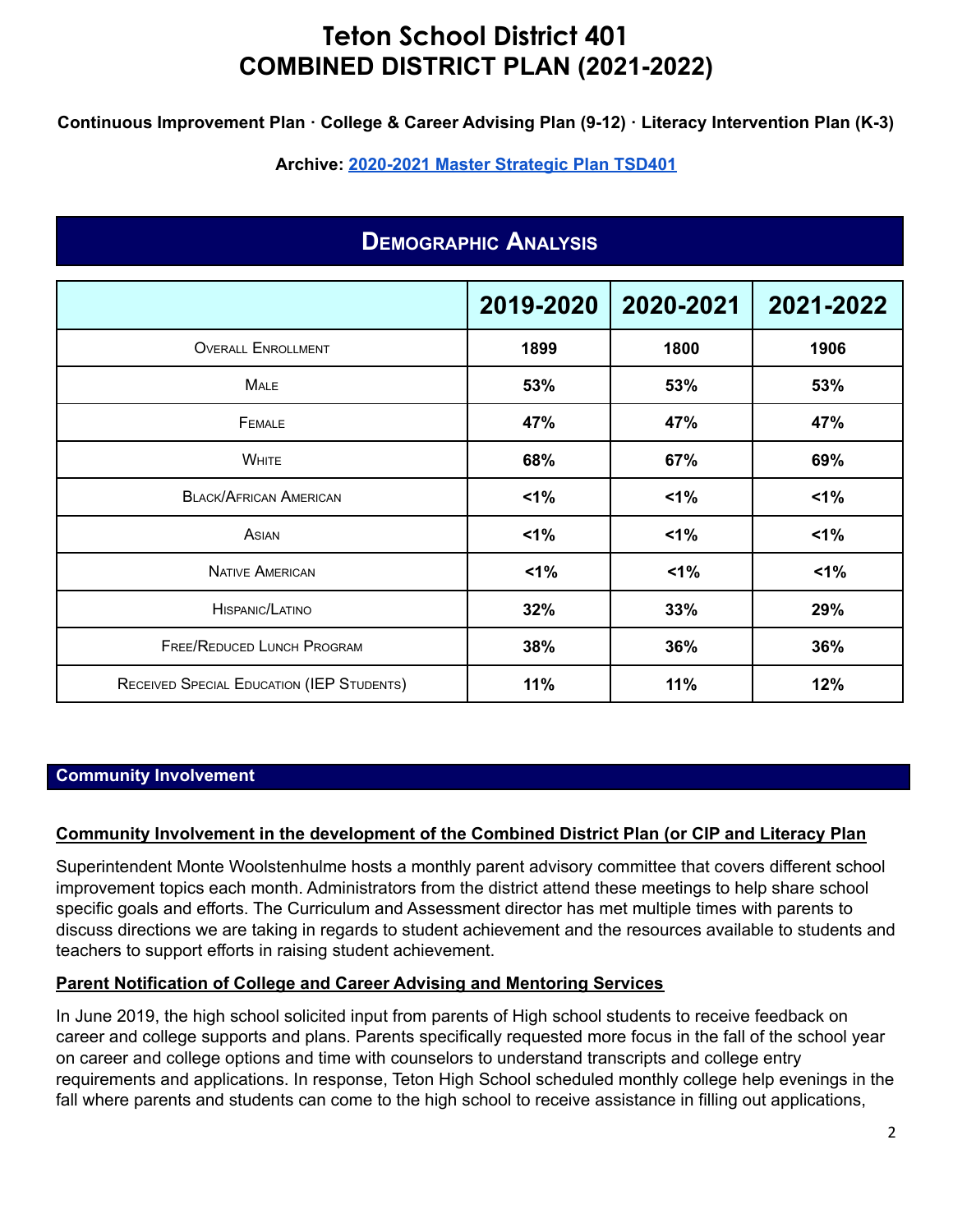### **Continuous Improvement Plan · College & Career Advising Plan (9-12) · Literacy Intervention Plan (K-3)**

#### **Archive: [2020-2021](https://tsd401.org/wp-content/plugins/download-attachments/includes/download.php?id=157515) Master Strategic Plan TSD401**

scholarship applications and FAFSA help. Three college help nights are also scheduled for the spring. These events are advertised through the high school and district Facebook page, parent group emails, morning announcements to students and physical posters throughout the High School.

Each student at Teton High School has an assigned college and career counselor. In addition to individual college and career counseling prior to junior year, every freshman will complete a 4 year high school plan and a career exploration assignment in their 9th grade Health class. Parents and students can access their 4 year plan through the Parent/Student Portal of our Student Information System Infinite Campus. A paper copy also goes home to parents. Counselors are available at all parent teacher conferences.

#### **Parental Involvement in Students' Individual Reading Plans**

Parents are an integral part of student learning. Parents are provided many resources and opportunities to be a part of our students' learning and growth. Parents are provided resources through the newsletters, postings on each individual school's websites and through our school and public libraries. Resources we provide parents include: web resources on reading strategies to use with their children at home, parent and student assemblies geared toward reading programs in our communities, Read to Rover (service animal program for K-5 students who are reluctant readers), summer reading programs at our public libraries and in our elementary buildings, weekly summer reading library programs at each elementary school, monthly parent nights where parents can collaborate and learn strategies to use at home with their children to promote reading, as well as, consistent parent involvement during our school days with parent reading volunteers and classroom assistants. Several reading online intervention programs we use at school (RAZ, MobyMax, Imagine Learning, Spelling City) can be accessed at home with the student password for extra practice with parents.

Communication with parents includes: The IRI parent notification letters if their child received a 1 or 2 on the assessment with our plan for interventions and strategies to be implemented to raise achievement, Parent/Teacher Conferences, AR data sent home every month, new iStation data shared monthly, STAR assessment data shared with parents after each benchmark assessment, teacher newsletters, and upholding strong communication between parents and teachers.

Parent involvement in the development of literacy plans and interventions is essential for student growth. In addition to our parent programs and high levels of communication, we provide parents many opportunities to give input and be a part of their child's literacy interventions. We have established CARE Teams where our counselors invite parents to meet with a small team (the parent, general education teacher, principal and other appropriate support staff) to develop a unique plan for areas of struggle. In some cases this may be the beginning stages of Child Find, but typically we gather information and determine the plan for school and home for structured and consistent literacy support. Parents and school staff determine their roles in the implementation of reading supports, home and school tracking reports are developed, daily communication between home and school is established, and a follow-up meeting is scheduled within 2-4 weeks to look at progress, problem solve and/or adjust the plan.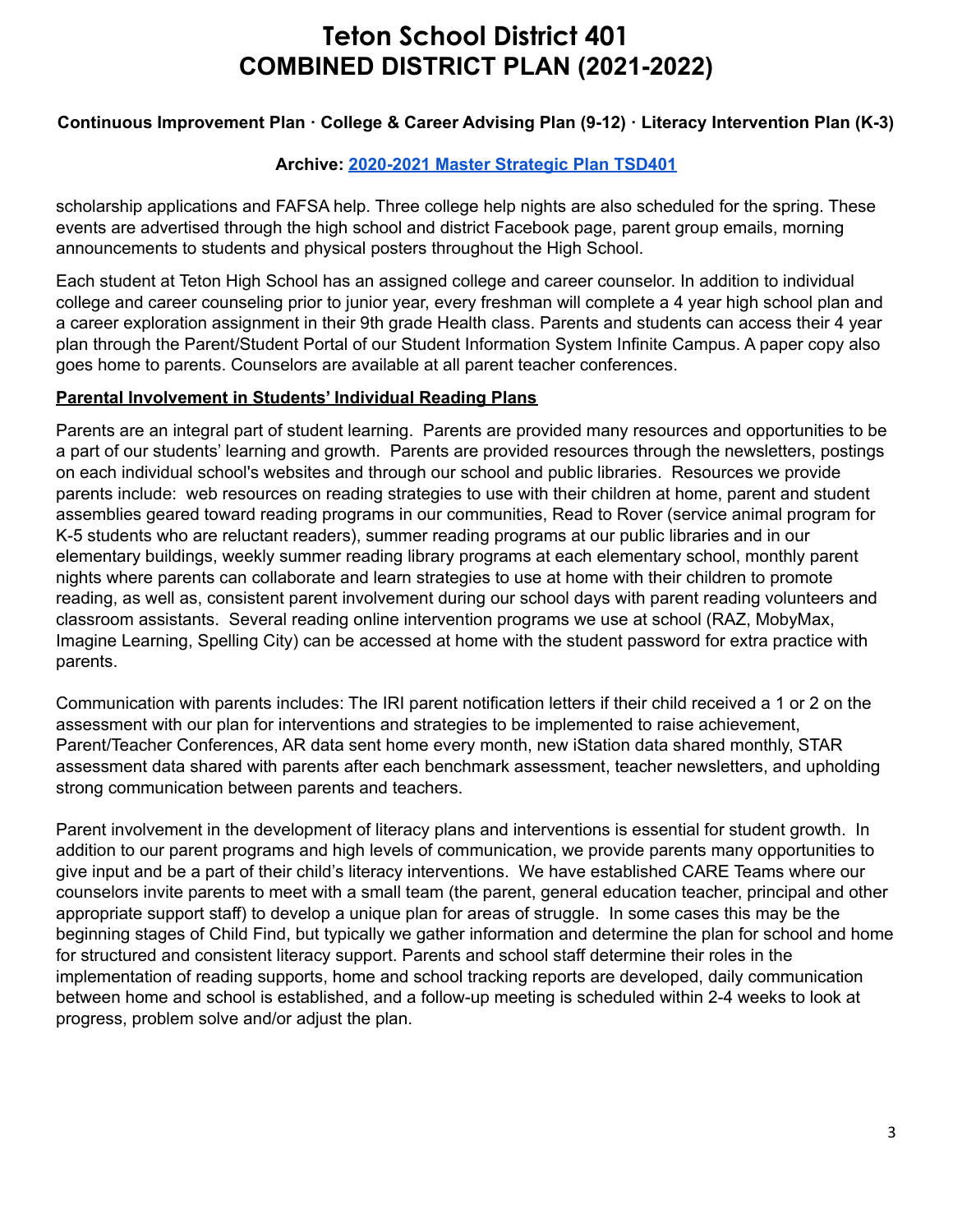**Continuous Improvement Plan · College & Career Advising Plan (9-12) · Literacy Intervention Plan (K-3)**

**Archive: [2020-2021](https://tsd401.org/wp-content/plugins/download-attachments/includes/download.php?id=157515) Master Strategic Plan TSD401**

## **SECTION I: DISTRICT PERFORMANCE**

**SUMMARY STUDENT ACHIEVEMENT IS REPORTED TO THE SCHOOL BOARD ANNUALLY AT THE JUNE SCHOOL BOARD** MEETING. DISTRICT AND SCHOOL LEVEL DATA ARE PRESENTED BY THE DISTRICT ADMIN-TEAM, COMPRISING THE SCHOOL **PRINCIPALS AND DISTRICT LEADERSHIP (SUPERINTENDENT, CURRICULUM-INSTRUCTION-ASSESSMENT DIRECTOR, SPECIAL** EDUCATION-FEDERAL PROGRAMS DIRECTOR). TO VIEW THE ARCHIVE OF THAT PRESENTATION, GO TO:

**HTTPS://WWW.YOUTUBE.COM/USER[/TSD401](https://www.youtube.com/user/TSD401)**

**SCROLL TO THE JUNE 14, 2021 TSD 401 MONTHLY SCHOOL BOARD MEETING**

**THE FOLLOWING IS <sup>A</sup> DISTRICT LEVEL REPORT CARD WITH STUDENT ACHIEVEMENT DATA**

**THIS PROCESS ALLOWS FOR PUBLIC REVIEW AND COMMENT, DISCUSSION AND QUESTIONS FROM THE SCHOOL BOARD, AND COLLABORATION BY THE SCHOOL DISTRICT ADMIN-TEAM.**

| screening                                                                                                             | Assessment                                               |                |       |    | W     | Spr   |
|-----------------------------------------------------------------------------------------------------------------------|----------------------------------------------------------|----------------|-------|----|-------|-------|
| рата                                                                                                                  |                                                          | K              | N/A   | 46 | 59    | 59    |
|                                                                                                                       | <b>Reading Percent Proficient</b>                        |                | 42    | 58 | 56    | 53    |
| Nationally normed screeners are<br><b>ISIP by Istation</b><br>conducted in Fall, Winter and                           | $\overline{2}$                                           | 48             | 49    | 50 | 59    |       |
| Spring to identify which students<br>may need extra help and which                                                    | Proficiency = at or above $40\%$ ile                     | 3              | 62    | 59 | 61    | 66    |
| students are at, near, or above their<br>grade level benchmark.                                                       |                                                          | 4              | $57^$ | 31 | 46    | 46    |
| National norms compare student<br>performance to students across the<br>nation who have taken the same<br>assessment. |                                                          | 5              | 43    | 39 | 45    | 48    |
|                                                                                                                       | <b>Reading Percent Proficient</b><br><b>STAR Reading</b> | 6              | 40    | 41 | 45    | 44    |
|                                                                                                                       |                                                          | $\overline{7}$ | 35    | 40 | 36    | 36    |
|                                                                                                                       | Proficiency = at or above $50\%$ ile                     | 8              | 39    | 36 | 36    | 36    |
| screening                                                                                                             |                                                          | 9              | 31    | 33 | $20*$ | $27*$ |
|                                                                                                                       | *Not all students have completed                         | 10             | 35    | 35 | $27*$ | $29*$ |
|                                                                                                                       |                                                          |                |       |    |       |       |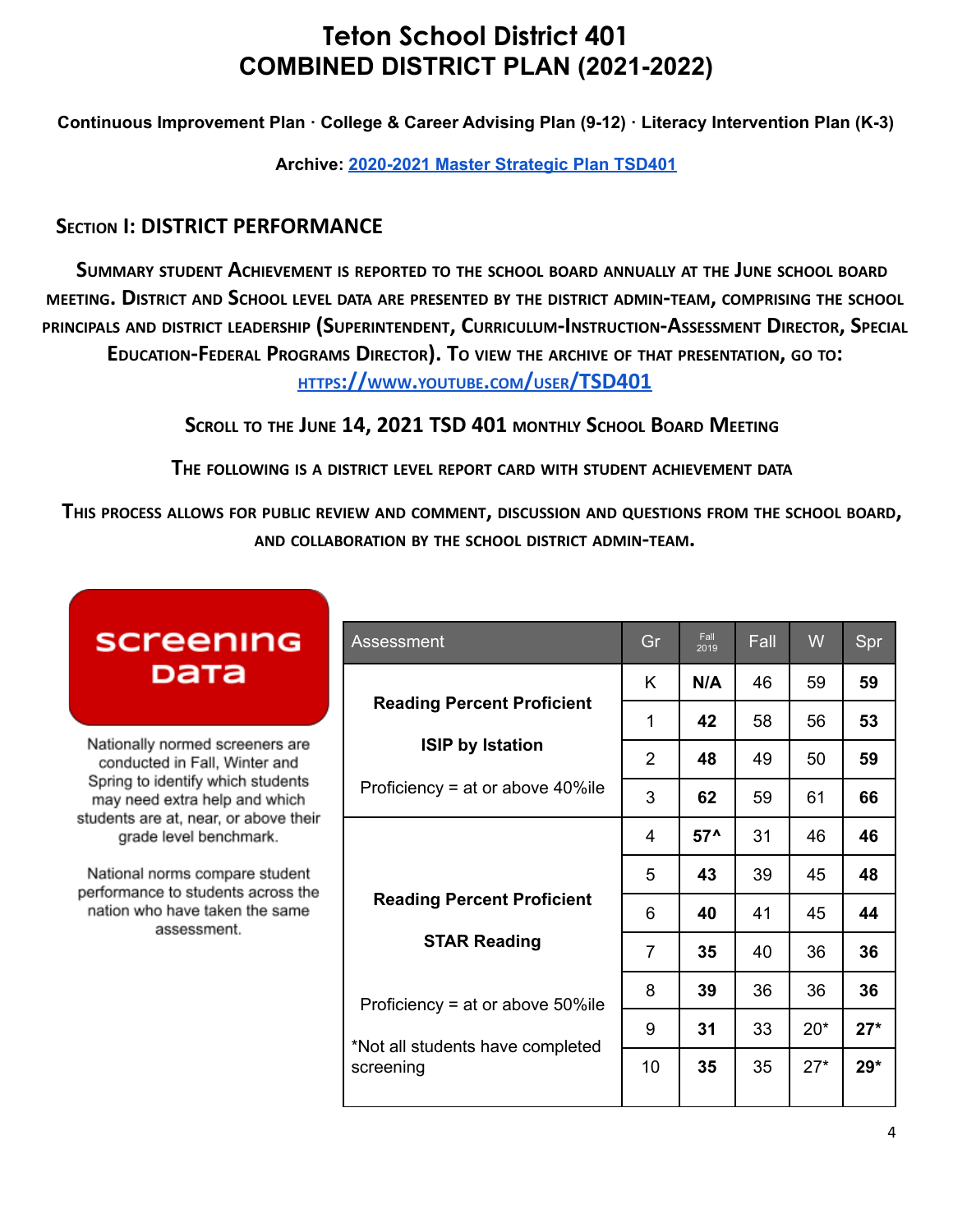### **Continuous Improvement Plan · College & Career Advising Plan (9-12) · Literacy Intervention Plan (K-3)**

**Archive: [2020-2021](https://tsd401.org/wp-content/plugins/download-attachments/includes/download.php?id=157515) Master Strategic Plan TSD401**

| ^40th %ile Benchmark                          | 11             | 32    | 27 | $25*$ | $30*$ |
|-----------------------------------------------|----------------|-------|----|-------|-------|
|                                               | 12             | 32    | 26 | $34*$ | $36*$ |
|                                               | $\mathbf{1}$   | N/A   | 64 | 64    | 60    |
|                                               | $\overline{2}$ | 46    | 29 | 50    | 55    |
|                                               | 3              | 51    | 63 | 60    | 61    |
|                                               | $\overline{4}$ | $41*$ | 37 | 47    | 48    |
|                                               | 5              | 44    | 37 | 46    | 52    |
| <b>Math Percent Proficient</b>                | 6              | 44    | 28 | 48    | 41    |
| <b>STAR Math</b>                              | $\overline{7}$ | 36    | 31 | 54    | 54    |
|                                               | 8              | 45    | 32 | 42    | 42    |
| Proficiency = at or above 50%ile              | 9              | 39    | 45 | $63*$ | 46*   |
| *Not all students have completed<br>screening | 10             | 46    | 50 | $54*$ | $55*$ |
|                                               | 11             | 53    | 44 | $43*$ | $39*$ |
|                                               | 12             | 52    | 42 | $15*$ | $35*$ |

# **summative** рата

State and National tests at the close of a school year, or course, examine student performance on grade level standards and skills.

| <b>Assessment Percent</b><br>Proficient | Gr | 16 | 17 | 18 | 19 | 20 | $20 - 21$ |
|-----------------------------------------|----|----|----|----|----|----|-----------|
|                                         | 3  | 42 | 40 | 44 | 41 |    | 42 (48)   |
| <b>English Language Arts</b>            | 4  | 53 | 46 | 47 | 48 |    | 44 (50)   |
| <b>ISAT</b>                             | 5  | 45 | 46 | 41 | 48 |    | 55(55)    |
| State determined                        | 6  | 25 | 24 | 30 | 47 |    | 56 (52)   |
| proficiency level<br>$\sim$ 60th %ile   | 7  | 47 | 28 | 33 | 53 |    | 59 (58)   |
| District (State)                        | 8  | 53 | 46 | 35 | 55 |    | 57 (56)   |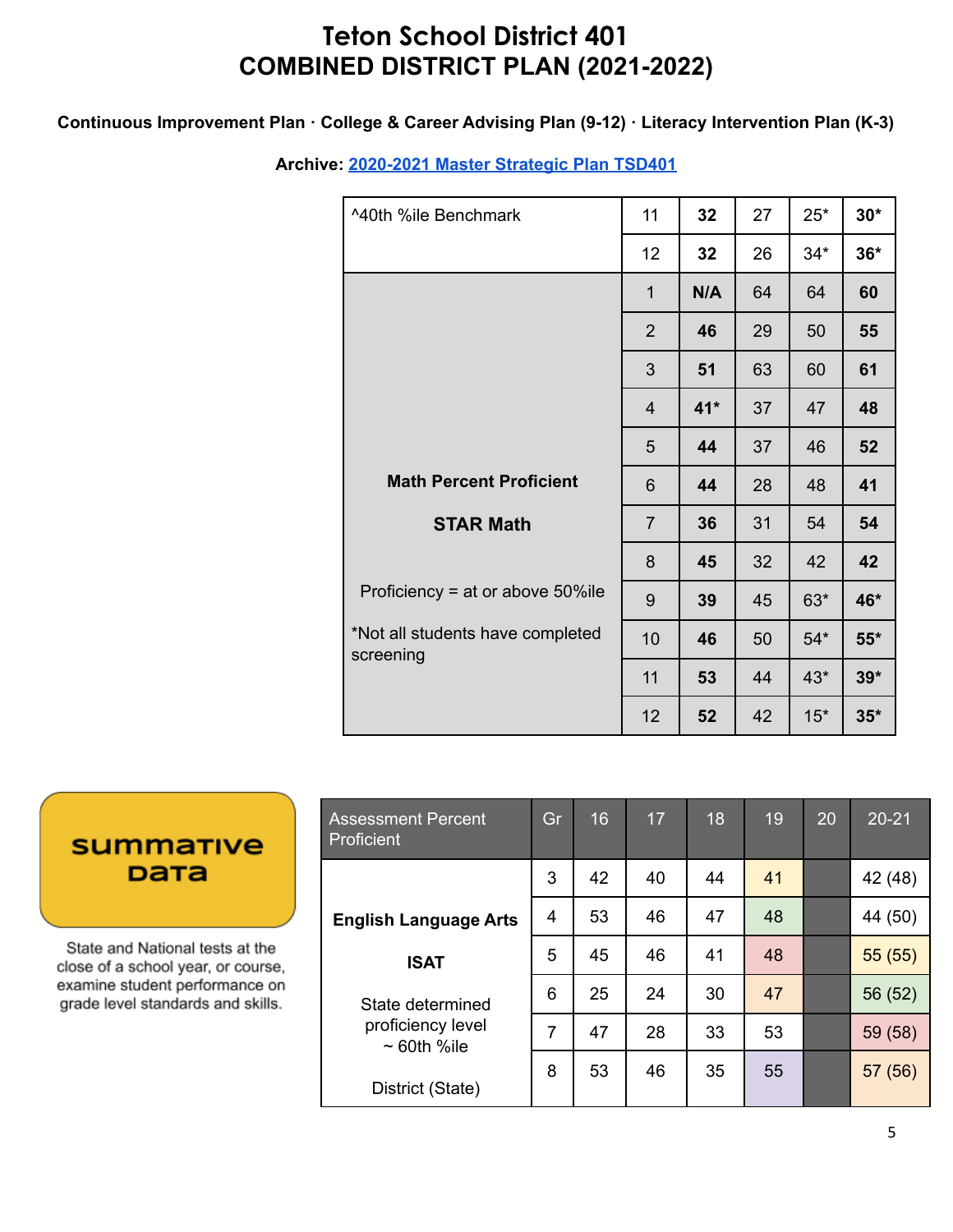### **Continuous Improvement Plan · College & Career Advising Plan (9-12) · Literacy Intervention Plan (K-3)**

|                                       | 10             | 63    | 45   | 38   | 47   |      | 48 (60) |
|---------------------------------------|----------------|-------|------|------|------|------|---------|
|                                       | 3              | 47    | 42   | 40   | 42   |      | 53 (48) |
| <b>Math</b>                           | $\overline{4}$ | 40    | 38   | 46   | 45   |      | 32(46)  |
| <b>ISAT</b>                           | 5              | 33    | 27   | 35   | 26   |      | 27(40)  |
| State determined                      | 6              | 10    | 13   | 14   | 28   |      | 29 (37) |
| proficiency level<br>$\sim$ 60th %ile | $\overline{7}$ | 36    | 15   | 26   | 28   |      | 36 (40) |
| District (State)                      | 8              | 30    | 35   | 18   | 28   |      | 35(36)  |
|                                       | 10             | 18    | 8    | 14   | 18   |      | 17(33)  |
|                                       | 5              | --    | 59   | 56   | 54   |      | N/A     |
| <b>Science</b><br><b>ISAT</b>         | $\overline{7}$ |       | 23   | 42   | 42   | 8    | N/A     |
| State determined                      | 10             | --    | 47   | 45   | 42   | 11   | N/A     |
| <b>Math PSAT</b>                      | 10             |       |      | 33   | 30   |      | 24      |
| <b>English PSAT</b>                   | 10             | --    |      | 56   | 58   |      | 62      |
| <b>Math SAT**</b>                     | 11             | 39    | --   | 21   | 23   |      | 17      |
| English SAT**                         | 11             | 70    | --   | 53   | 49   |      | 39      |
| <b>High School Seniors</b>            | 12             | 95    | 104  | 106  | 85   | 140  | 129     |
| <b>Graduation Rate</b>                | 12             | 96.7  | 97.2 | 94.6 | 89.9 | 92.4 | 98.4*   |
| <b>College Credits Earned</b>         | $9 - 12$       | 1,083 | 894  | 888  | 816  | 851  | 839     |

### **Archive: [2020-2021](https://tsd401.org/wp-content/plugins/download-attachments/includes/download.php?id=157515) Master Strategic Plan TSD401**

\*The state determines Graduation rate, this will be reported in Nov.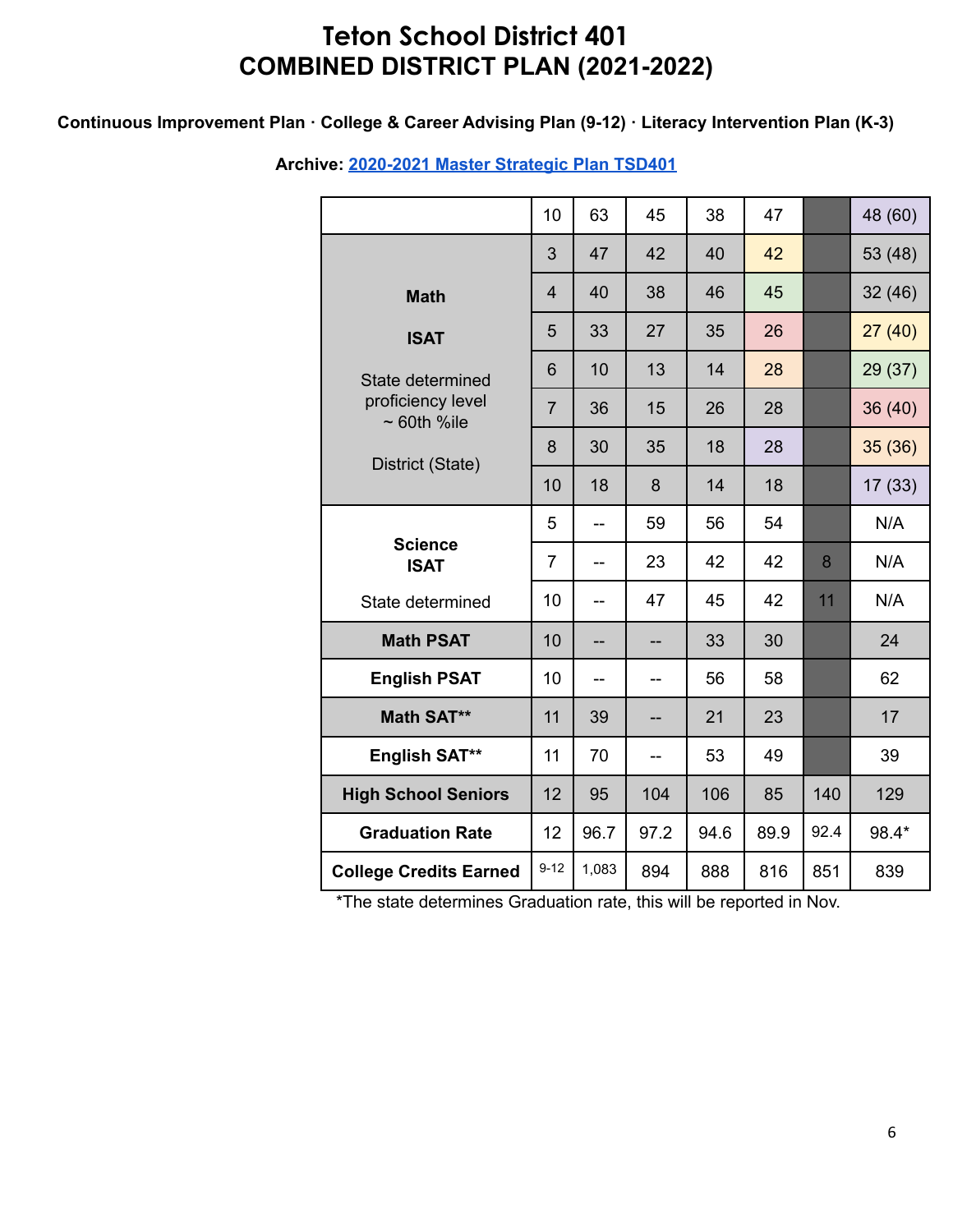## **Continuous Improvement Plan · College & Career Advising Plan (9-12) · Literacy Intervention Plan (K-3)**

## **Archive: [2020-2021](https://tsd401.org/wp-content/plugins/download-attachments/includes/download.php?id=157515) Master Strategic Plan TSD401**

# **Section I: Student Achievement & Growth Metrics - Current & Previous Year Performance Targets**

| <b>Goal</b>                                                                                                                                                                                               | <b>Performance Metric</b>                                         | 2020-21 Performance<br><b>Targets (Previously chosen</b><br>by LEA) | 2021-22 Performance<br><b>Targets (LEA Chosen)</b> |
|-----------------------------------------------------------------------------------------------------------------------------------------------------------------------------------------------------------|-------------------------------------------------------------------|---------------------------------------------------------------------|----------------------------------------------------|
| All students will be                                                                                                                                                                                      |                                                                   | 2020 cohort                                                         | 2021 cohort                                        |
| college and career<br>ready                                                                                                                                                                               | 4-year cohort graduation rate                                     | 95%                                                                 | 97%                                                |
| All students will be                                                                                                                                                                                      | % students who score proficient on the grade<br>8 Math ISAT       | 33%                                                                 | 40%                                                |
| % students who make adequate growth on<br>prepared to<br>the grade 8 Math ISAT<br>transition from<br>middle school /<br>% students who score proficient on the grade<br>junior high to high<br>8 ELA ISAT |                                                                   | 100%                                                                | 100%                                               |
|                                                                                                                                                                                                           |                                                                   | 60%                                                                 | 63%                                                |
| school                                                                                                                                                                                                    | % students who make adequate growth on<br>the grade 8 ELA ISAT    |                                                                     | 100%                                               |
| % students who score proficient on the grade<br><b>6 Math ISAT</b>                                                                                                                                        |                                                                   | 33%                                                                 | 34%                                                |
| All students will be<br>% students who make adequate growth on<br>the grade 6 Math ISAT<br>prepared to                                                                                                    |                                                                   | 100%                                                                | 100%                                               |
| transition from<br>grade 6 to grade 7                                                                                                                                                                     | % students who score proficient on the grade<br><b>6 ELA ISAT</b> |                                                                     | 61%                                                |
|                                                                                                                                                                                                           | % students who make adequate growth on<br>the grade 6 ELA ISAT    | 100%                                                                | 100%                                               |

# **Section II: Literacy Proficiency & Growth Metrics - Current & Previous Year Targets**

| <b>Goal</b>                | <b>Performance Metric</b>                                                | 2020-21 Performance<br><b>Targets (Previously</b><br>chosen by LEA) | 2021-22 Performance<br><b>Targets (LEA Chosen)</b> |
|----------------------------|--------------------------------------------------------------------------|---------------------------------------------------------------------|----------------------------------------------------|
| All students will          | S students who score proficient on the Kindergarten<br><b>Spring IRI</b> | 80%                                                                 | 80%                                                |
| demonstrate the<br>reading | % students who score proficient on the Grade 1<br><b>Spring IRI</b>      | 80%                                                                 | 80%                                                |
| readiness<br>needed to     | % students who score proficient on the Grade 2<br><b>Spring IRI</b>      | 80%                                                                 | 80%                                                |
| transition to the          |                                                                          |                                                                     |                                                    |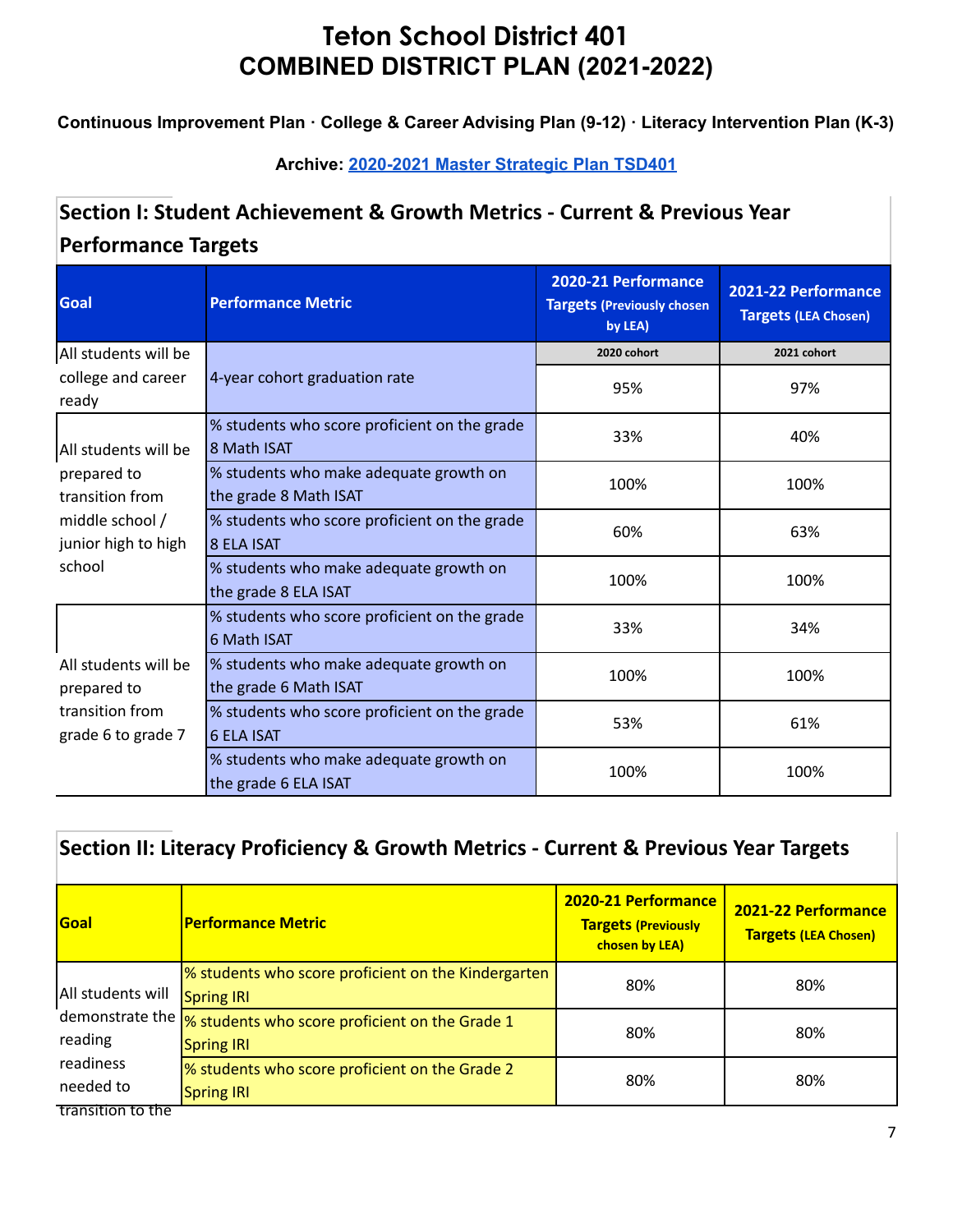### **Continuous Improvement Plan · College & Career Advising Plan (9-12) · Literacy Intervention Plan (K-3)**

### **Archive: [2020-2021](https://tsd401.org/wp-content/plugins/download-attachments/includes/download.php?id=157515) Master Strategic Plan TSD401**

| next grade | % students who score proficient on the Grade 3<br><b>Spring IRI</b>          | 80%  | 80%  |
|------------|------------------------------------------------------------------------------|------|------|
|            | <sup>8</sup> Students who score proficient on the Grade 4 ELA<br><b>ISAT</b> | 50%  | 50%  |
|            | <sup>8</sup> students who make adequate growth on the<br>Grade 4 ELA ISAT    | 100% | 100% |

### **Section III.A: Measuring Literacy Progress - LEA Chosen Performance Metrics**

| <b>Performance Metric</b>                                                | 2020-21<br><b>Performance</b><br><b>Targets (previously)</b><br>chosen by LEA) | $\sqrt{SY 2020-21}$ Results (if<br>available) | <b>2021-22 Performance</b><br><b>Targets (LEA Chosen)</b> |  |
|--------------------------------------------------------------------------|--------------------------------------------------------------------------------|-----------------------------------------------|-----------------------------------------------------------|--|
| % OF STUDENTS SCORING PROFICIENT OR ADVANCED ON THE GRADE<br>3 ELA ISAT. | 55%                                                                            | 41%                                           | 55%                                                       |  |

### **LITERACY INTERVENTION PROGRAM (K-3) 2021-2022 Comprehensive K-3 Literacy Program Summary**

Initiatives implemented at the three K-3 elementary schools in Teton School District 401: Driggs Elementary (286 students), Victor Elementary (184 students), and Tetonia Elementary (83 students).

- **Full-Day Kindergarten:** Provided to all eligible students, at no cost to parents, paid through the district general fund from local supplemental levy funds, it is not required in the State of Idaho. Idaho funds a half-day kindergarten program.
- **● Wilson - Fundations -** PK -3 Core Reading Foundational Skills Program
- **Houghton-Mifflin Reading** K-3 Reading Curriculum
- **Lucy Calkins Units of Study in Writing** K-3 Writing Curriculum
- **AR (Accelerated Reader):** Reading Comprehension Regular Assessment and Tracking Progress
- **ISIP:** Reading assessment and progress monitor
- **Read Naturally:** Grades 1-3 Intervention to Build Fluency, Decoding, Vocabulary, and -Comprehension Skills
- **● MobyMax:** Individualized digital reading program available to all students K-3
- **RAZ Kids/A-Z Reading:** Grades 1-3 Intervention for Reading Comprehension (School/Home Practice and Interventions)
- **Spelling City:** Grades 1-3 Supplemental Vocabulary Instruction
- **Imagine Learning Reading:** Grades K-3 ELL interventions for language and literacy skills for struggling readers and students learning the English language
- **Small group and 1-1 Instruction/Intervention –** Grades K-3 (Words Their Way, Sight Words and phonics readers in daily interventions)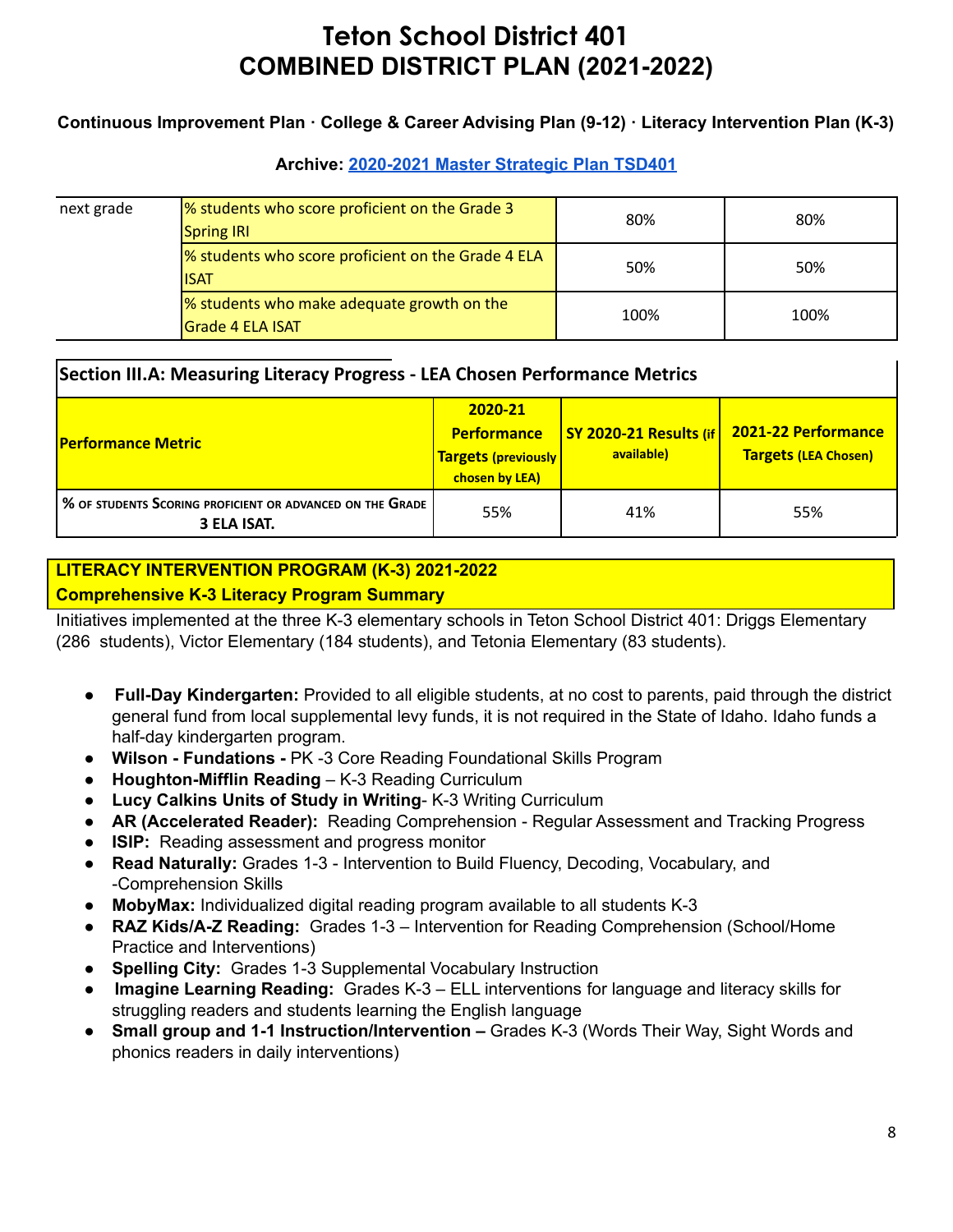**Continuous Improvement Plan · College & Career Advising Plan (9-12) · Literacy Intervention Plan (K-3)**

#### **Archive: [2020-2021](https://tsd401.org/wp-content/plugins/download-attachments/includes/download.php?id=157515) Master Strategic Plan TSD401**

#### **Program Summary Narrative:**

The district K-3 assessment system includes a fall, winter, and spring screening period using the ISIP by *Istation. Screening data in conjunction with additional diagnostic assessments and classroom data helps us* identify students in need of Tier 2 or Tier 3 instructional support. Each of our schools has developed a Tier 2 *and Tier 3 system within their daily schedule. Assessment results determine the intervention that students will receive. Students receiving Tier 2 instruction are progress monitored monthly with Aimsweb probes. Students receiving Tier 3 instruction are progress monitored twice monthly with Aimsweb probes.*

Our 5 full-time and 1 half time paraprofessionals provide support for students who need small group and 1-1 *interventions throughout the day. Our teachers work with small groups of students who require intensive interventions. Paraprofessionals implement reading interventions with students daily for 15-45 minutes, while in-class interventions with teachers occur throughout the day, for students who scored basic and below-basic* on the IRI. Careful data analysis of the fall iStation reports are used to determine para scheduling to ensure *daily interventions are possible.*

At the elementary level, weekly district-wide grade level meetings are held. As part of the ongoing agenda, *screening and progress monitoring data is reviewed. In our data meetings, we identify students who are responding to interventions and students in need of additional support to make improvement towards grade level proficiency.*

### **Comprehensive K-3 Literacy Plan Alignment**

### **Critical Literacy Skills:**

**1. Phonological Awareness –** Addressed through Heggerty Phonemic Awareness, SIPPS, Imagine Learning, MobyMax, iStation and daily small group work and learning centers activities (Words their Way and sight words). Tier 3 Wilson Reading System supporting Tier 3 needs.

**2. Phonics –** Addressed in K-3 Core Curriculum, Fundations SIPPS, iStation, MobyMax as well as, daily small group work and learning center activities. Tier 3 Wilson Reading System supporting Tier 3 needs.

**3. Fluency –** Addressed during interventions and during core instruction times in a variety of ways including Read Naturally, RAZ/A-Z Reading, Words Their Way, iStation, MobyMax as well as, other research based strategies including repeated reading, extra reading practice, building sight word recognition and paired reading. Tier 3 Wilson Reading System supporting Tier 3 needs.

**4. Vocabulary –** Addressed in K-3 Core Curriculum through Fundations, Houghton-Mifflin Reading Curriculum, AR, MobyMax, RAZ Kids iStation, and Imagine Learning. Assessments from ISIP and Raz Kids give us feedback on vocabulary skills, as well as, daily practice with Spelling City builds vocabulary skills and practice. We have a common language in our core curriculum, where word walls and daily practice enhances vocabulary skills. Tier 3 Wilson Reading System supporting Tier 3 needs.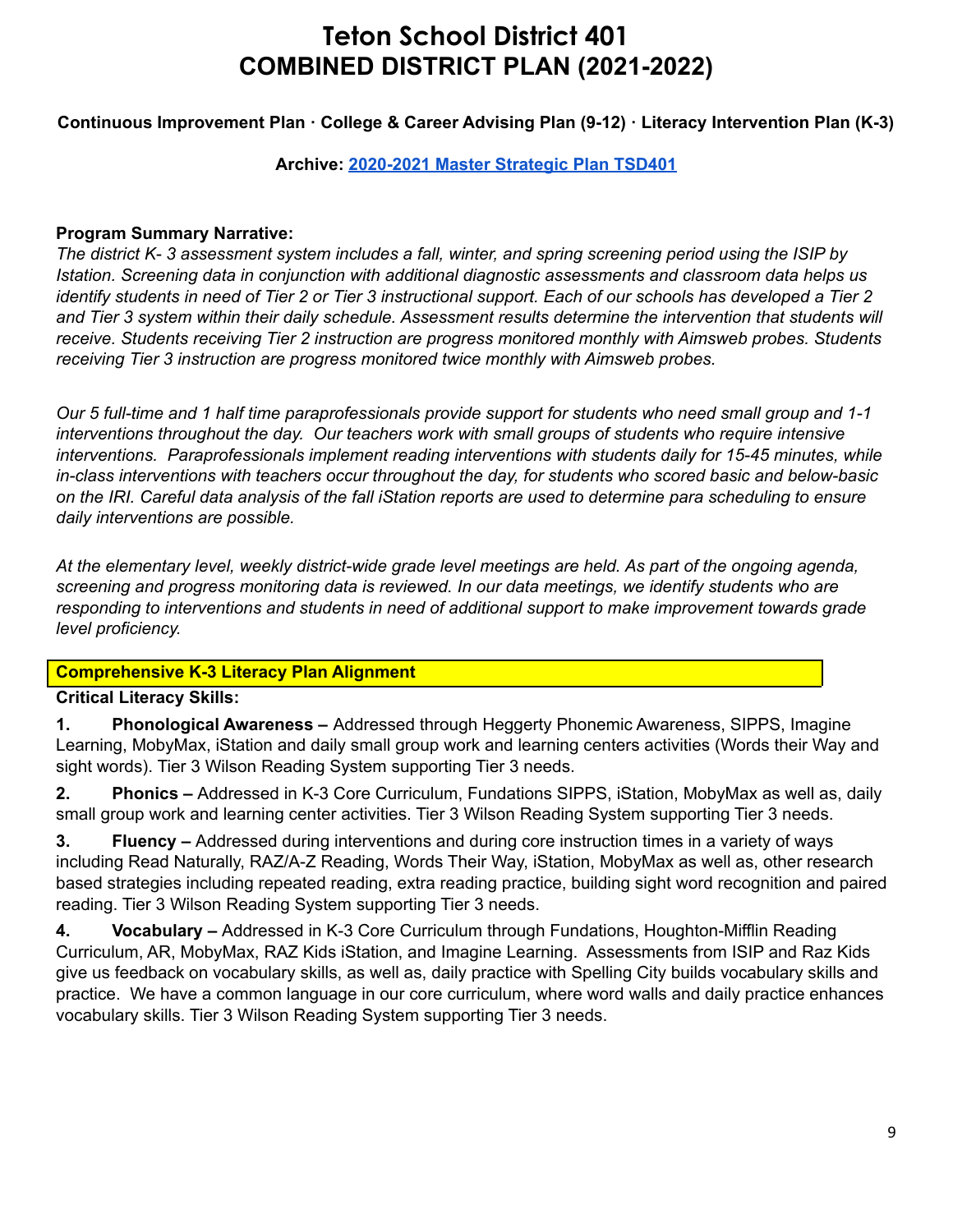### **Continuous Improvement Plan · College & Career Advising Plan (9-12) · Literacy Intervention Plan (K-3)**

### **Archive: [2020-2021](https://tsd401.org/wp-content/plugins/download-attachments/includes/download.php?id=157515) Master Strategic Plan TSD401**

**5. Comprehension –** Addressed in Core Curriculum and intervention programs (Fundations, Houghton-Mifflin Reading, AR, Raz Kids, Imagine Learning, MobyMax) and assessed/monitored through AR, STAR, iStation. Tier 3 Wilson Reading System supporting Tier 3 needs.

### **Essential Elements:**

**1. Collaborative Leadership:** We have a leadership team at Teton which serves as a conduit of communication to the teachers and paraprofessionals. Our leadership team maintains a focus on improving student results through decision making processes regarding curriculum, instruction, and professional development especially related to areas of need identified through self-assessment on the Danielson Framework, as well as current areas of improvement as designated through several assessment data checks (data walls and admin team data digs). Grade level instruction teams meet weekly with a focus on our RTI data and monitoring the progress of students, instructional strategies that are working and should be shared, and pacing curriculum. Principals present mini in-services pertaining to instruction, curriculum, and student learning at staff meetings and on in-service days. Professional Development on an individual basis for teachers and admin is available per individual need.

**2. Developing Professional Educators:** All teachers have successfully completed the Idaho Comprehensive Literacy Course. Much of our professional development throughout each year often has a literacy focus because students need to learn to read. We know it is the single most important skill they need to learn in elementary school. We utilize a variety of resources for professional development including webinars, training a staff member is able to provide, going out to participate in various training opportunities, and bringing trainers in to work on a specific topic. Each grade level meeting results in a mini training as teachers share what is and is not working with students. We also use in-house opportunities with the development of PLCs where teachers visit classrooms to observe instructional practices they would like to see in action and take their learning back to their own classrooms. This is a highly effective method of building capacity and a strong culture of a learning community.

The Danielson Framework is used to help develop individual growth plans annually with each teacher. Through regular classroom walkthroughs, formal observations, and coaching conferences, we strive to create an environment that focuses on the growth of teachers. Analysis of classroom data helps teachers and administrators develop achievable annual goals.

**3. Effective Instruction and Interventions:** We have a standards-based report card and place an emphasis on the Danielson Framework as not only an evaluative tool, but an instructional model. Literacy instruction is systematic and explicit based on research based curriculum and instructional strategies. Our teachers are regularly monitoring the progress their students are making toward reading targets. They are adjusting strategies, adding strategies, visiting with parents and other staff, and using team meetings to evaluate and discuss next steps in instruction and assessment. Our system of intervention is flexible and each and every staff member is willing to look at needs and try something new in order to make gains. Our teachers are all certified, using researched based curriculum and intervention programs, and providing instruction with effective and sound practices and strategies. Teachers are also using multiple assessment data sources for analysis of student needs and growth. Star assessment data is used in our district to analyze individual student needs in literacy, as well as, other core curricular areas.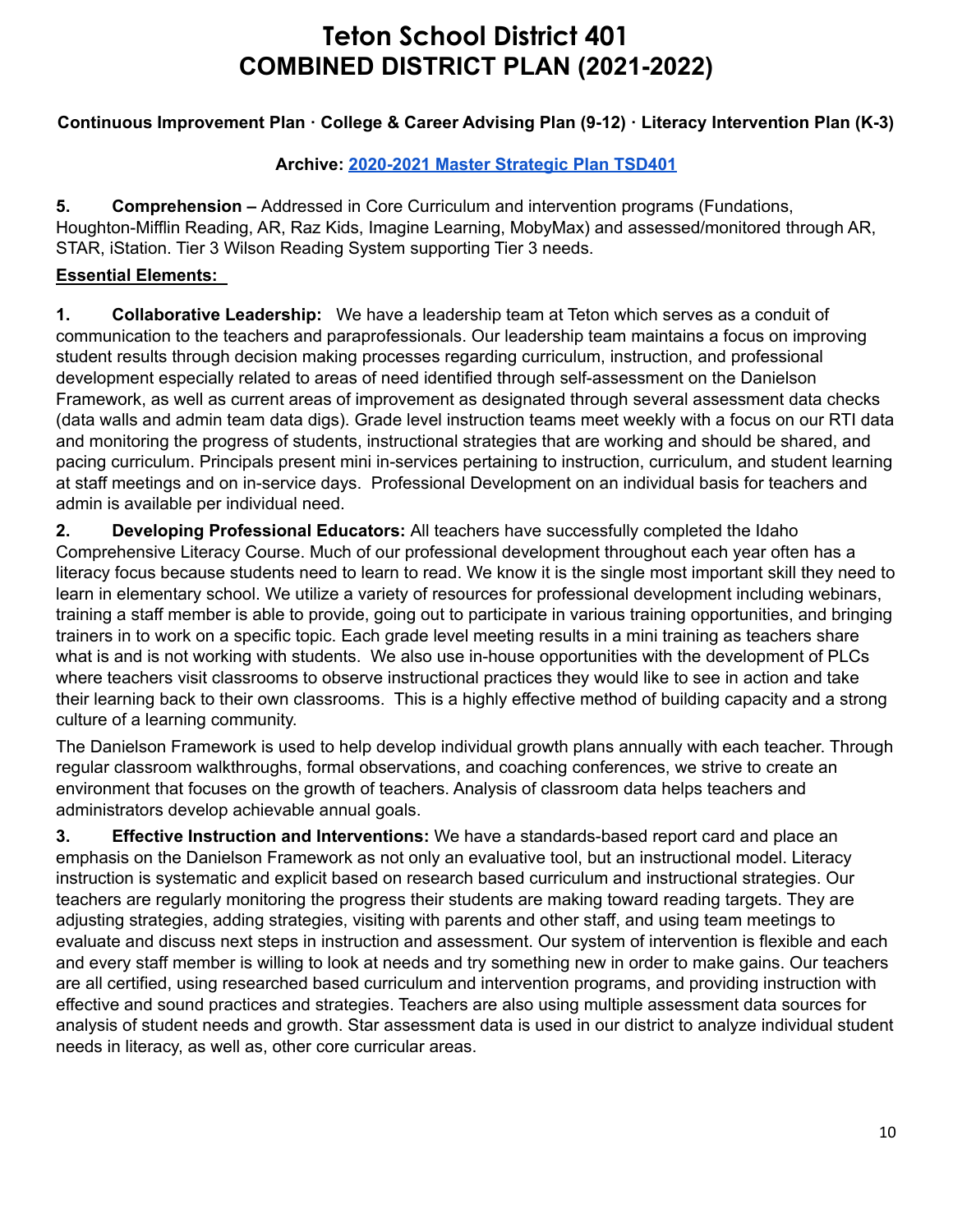### **Continuous Improvement Plan · College & Career Advising Plan (9-12) · Literacy Intervention Plan (K-3)**

### **Archive: [2020-2021](https://tsd401.org/wp-content/plugins/download-attachments/includes/download.php?id=157515) Master Strategic Plan TSD401**

**4. Assessment and Data:** We use a variety of data sources when making instructional and intervention decisions. We begin with the IRI in grades k-3. We follow up the Istation assessment with additional diagnostic assessments including CORE Assessments and Aimsweb Probes, and classroom based assessments to determine intervention groups at each grade level. Students receiving Tier 2 intervention are progress monitored monthly using the ISIP and CORE or Aimsweb probes depending on the intervention focus. Students receiving Tier 3 intervention are progress monitored twice monthly using the ISIP and Aimsweb. We use our instructional grade level meetings to analyze screening and progress monitoring data to address any necessary changes to instruction at all Tiers and any changes to interventions.

Students in third grade will also participate in at least 2 interim assessments for the ISAT, 1 interim comprehensive and 1 interim block assessments. Of course, our K-3 students will participate in the IRI including a winter assessment. The third grade students will participate in the spring on the comprehensive ISAT summative test.

| Goal                        | <b>Performance Metric</b>                                                                      | 2020-21<br><b>Performance</b><br><b>Targets (previously</b><br>chosen by LEA) |                 |               |                 |                |  | SY 2020-21<br><b>Results</b> |  | 2021-22 Performance<br><b>Targets (LEA Chosen)</b> |
|-----------------------------|------------------------------------------------------------------------------------------------|-------------------------------------------------------------------------------|-----------------|---------------|-----------------|----------------|--|------------------------------|--|----------------------------------------------------|
|                             | # of HS students who graduate with an<br>associate's degree or a CTE certificate               |                                                                               | $\Omega$        | 0             |                 | $\overline{2}$ |  |                              |  |                                                    |
|                             | % of students with learning plans<br>created and reviewed in 8th grade                         | 8th<br>grade                                                                  | 100             | 8th<br>grade  | 100             | 100            |  |                              |  |                                                    |
|                             | % of students whose learning plans are<br>reviewed annually by grade level                     | 9th<br>grade                                                                  | 100             | 9th<br>grade  | 100             | 100            |  |                              |  |                                                    |
|                             |                                                                                                | 10th<br>grade                                                                 | 100             | 10th<br>grade | 100             | 100            |  |                              |  |                                                    |
|                             |                                                                                                | 11th<br>grade                                                                 | 100             | 11th<br>grade | 100             | 100            |  |                              |  |                                                    |
| All students will be        |                                                                                                | 12th<br>grade                                                                 | 100             | 12th<br>grade | 100             | 100            |  |                              |  |                                                    |
| college and career<br>ready | # students who Go On to a form of<br>postsecondary education within 1 year                     | #<br><b>Enrolled</b>                                                          | #2020<br>cohort | # Enrolled    | #2020<br>cohort | Not Required   |  |                              |  |                                                    |
|                             | of HS graduation                                                                               | N/A                                                                           | N/A             | 42            | 135             |                |  |                              |  |                                                    |
|                             | % students who Go On to a form of<br>postsecondary education within 1 year<br>of HS graduation | 56%                                                                           |                 | 31.1%         |                 | 45%            |  |                              |  |                                                    |
|                             | # students who Go On to a form of<br>postsecondary education within 2                          | #<br><b>Enrolled</b>                                                          | #2019<br>cohort | # Enrolled    | #2019<br>cohort | Not Required   |  |                              |  |                                                    |
|                             | years of HS graduation                                                                         | N/A                                                                           | N/A             | 57            | 107             |                |  |                              |  |                                                    |

## **Section IV: College and Career Advising and Mentoring Performance Metrics**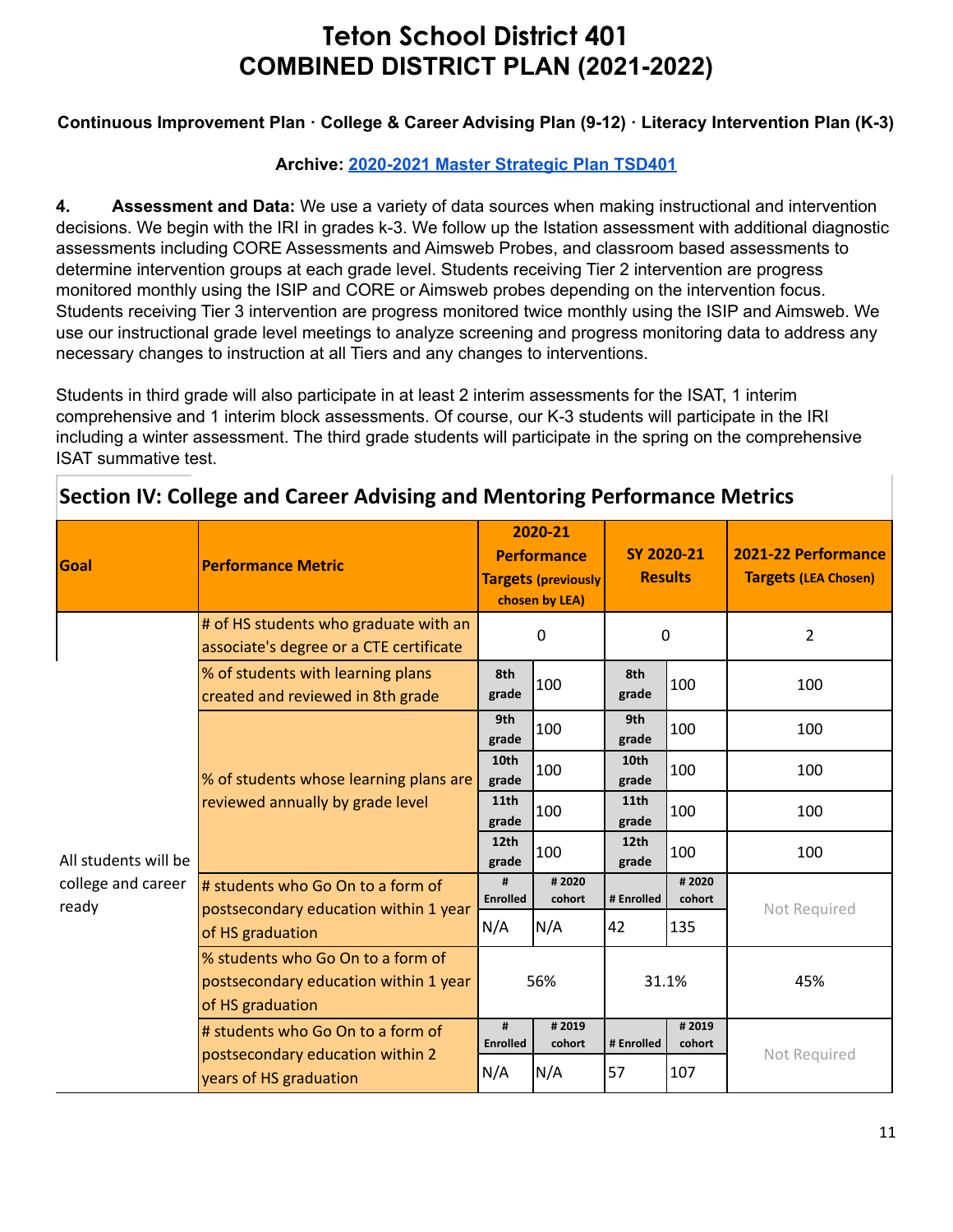### **Continuous Improvement Plan · College & Career Advising Plan (9-12) · Literacy Intervention Plan (K-3)**

### **Archive: [2020-2021](https://tsd401.org/wp-content/plugins/download-attachments/includes/download.php?id=157515) Master Strategic Plan TSD401**

| % students who Go On to a form of |     |       |     |
|-----------------------------------|-----|-------|-----|
| postsecondary education within 2  | 60% | 53.3% | 55% |
| vears of HS graduation            |     |       |     |

| Section V.A: College and Career Advising - LEA Chosen Performance Metrics (at least 1) |                                                                               |                                                |                                                    |  |  |
|----------------------------------------------------------------------------------------|-------------------------------------------------------------------------------|------------------------------------------------|----------------------------------------------------|--|--|
| <b>Performance Metric</b>                                                              | 2020-21<br><b>Performance</b><br><b>Targets (previously</b><br>chosen by LEA) | SY 2020-21<br><b>Results (if</b><br>available) | 2021-22 Performance<br><b>Targets (LEA Chosen)</b> |  |  |
| % OF HIGH SCHOOL SENIORS WHO COMPLETE A COLLEGE APPLICATION                            | 100%                                                                          | 100%                                           | 100%                                               |  |  |

#### **College and Career Advising and Mentoring Program (9-12) College and Career Advising Model (9-12)**

| <b>Model Name</b>                      | <b>Additional Details</b>                                                                                                                                                                                                                                                                                                                                                                                                          |  |  |  |
|----------------------------------------|------------------------------------------------------------------------------------------------------------------------------------------------------------------------------------------------------------------------------------------------------------------------------------------------------------------------------------------------------------------------------------------------------------------------------------|--|--|--|
| <b>School Counselors</b>               | School counselors meet with each student individually at<br>least once annually one on one. They also lead different<br>activities listed below.<br>Career & College paraprofessional provides help to students<br>in applying for colleges, FAFSA, scholarships, career<br>exploration, college explorations, and testing for appropriate<br>work or colleges, she completes the Career Screening with<br>all 9th grade students. |  |  |  |
| Teacher or paraprofessional as advisor |                                                                                                                                                                                                                                                                                                                                                                                                                                    |  |  |  |
| Near Peer Mentoring / Mentoring        | Upperclassmen mentor underclassmen in our Advocacy<br>classes every week.                                                                                                                                                                                                                                                                                                                                                          |  |  |  |
| <b>Advocacy Class</b>                  | Meets every day with their Advocacy class advisor.                                                                                                                                                                                                                                                                                                                                                                                 |  |  |  |
| <b>Transition Coordinator</b>          | School Counselors and work with each senior as they<br>transfer to post secondary.                                                                                                                                                                                                                                                                                                                                                 |  |  |  |
| <b>Student Ambassadors</b>             | The Voice Program meets and plans activities for the entire<br>school. STUCO also meets every day and plans more<br>activities.                                                                                                                                                                                                                                                                                                    |  |  |  |

### **Advising Program Summary (9-12)**

- *Four Year Freshman Career Planning* provided to all Teton High School Freshman, via a Career Information Systems Career Screening, with follow up individualized four year planning.
- *College Information Night* for all Teton High School parents and students led by counselors and college/career advisor with 9-12 grade students and parents.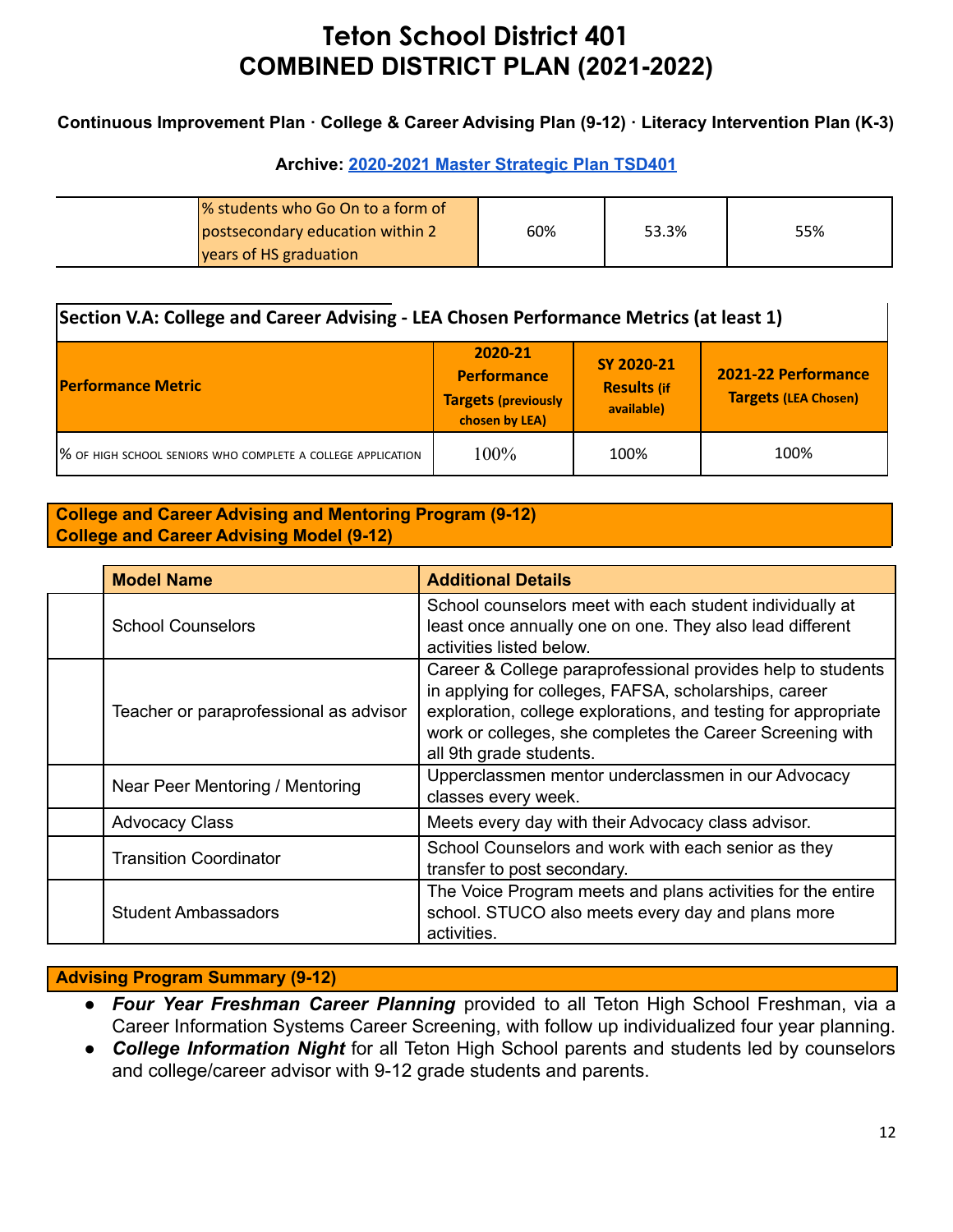### **Continuous Improvement Plan · College & Career Advising Plan (9-12) · Literacy Intervention Plan (K-3)**

### **Archive: [2020-2021](https://tsd401.org/wp-content/plugins/download-attachments/includes/download.php?id=157515) Master Strategic Plan TSD401**

- *College Financial Aid Night* for all Teton High School parents and students led by counselors and college/career advisor for seniors
- *Free FAFSA Help Night*, hosted by Teton High School for all Teton High School seniors and parents, providing individualized assistance from three College Financial Aid Experts, one of which was Spanish Speaking led by counselors and college/career advisor for seniors
- *Small Group College Presentations and Deadline Reminders* for all Teton High School Seniors, within Senior Government Classes led by counselors for seniors.
- *Individualized College and Career Conferences* providing individualized assistance for each Teton High School Senior and continuing throughout their senior year, including but not limited to: college fit searches, financial aid, scholarships, career guidance, and college application goal setting led by counselors for all students
- *Personalized College Application Assistance* provided to all Teton High School Seniors as needed and requested led by counselors and college/career advisor for seniors and any other early applications
- *ACT, SAT, and College Application Fee Waiver Assistance* is available to Teton High School Seniors, who meet qualifying guidelines led by counselors and college/career advisor for 10-12th grade students.
- *Monthly Publication of the Teton High School Scholarship Bulletin* and made available to all Teton High School students and parents via: a link on the Teton High School Webpage, emailing to students and parents, Facebook, and as hard copies for 12th grade students led by college/career advisor for seniors
- *College Presentations from visiting College Reps* from both in State and out of State colleges and universities made available to Teton High School students during the school day, continuing throughout the school year led by our school counselors for juniors and seniors.
- *PSAT, ASVAB, ACT, SAT, AP and ALEKS* led by counselors and college/career advisor for 10-12th grade students.
- **Career Day** for all Teton High School students in the spring of each school year led by school counselors for all students.
- *Dual Credit and Advanced Placement (AP) Courses at Teton High School*, allowing Teton High School students the opportunity to earn up to 25 college credits within Teton High School from various Idaho Colleges led by school counselors and college/career advisor for 10-12th grade students.
- *Dual Credit and Advanced Placement (AP) Idaho Digital Learning Academy (IDLA) Courses* available to Teton High School students with the opportunity to earn college credit from varies Idaho Colleges led by counselors and college/career advisor for all students
- *Technical Competency Credit Courses*, taught within Teton High School Vocational Courses, allowing Teton High School students the opportunity to earn technical badges to transfer to various Idaho Colleges led by counselors and college/career advisor for all students.
- *Teton High School College and Career Course* as a credit earning course at Teton High School available to Juniors and Seniors led by the counselors.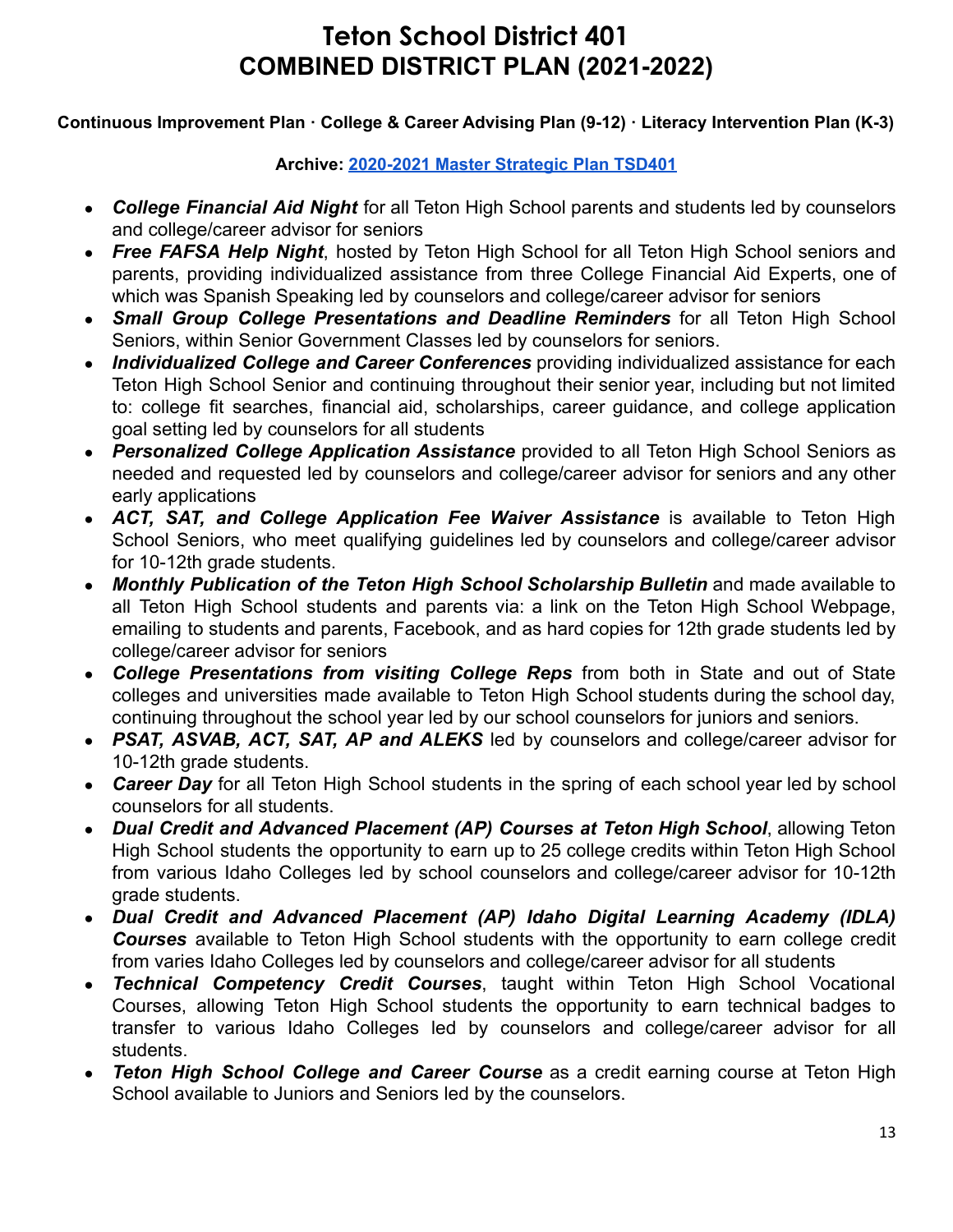### **Continuous Improvement Plan · College & Career Advising Plan (9-12) · Literacy Intervention Plan (K-3)**

### **Archive: [2020-2021](https://tsd401.org/wp-content/plugins/download-attachments/includes/download.php?id=157515) Master Strategic Plan TSD401**

- *College Bus Visits* sponsored by Teton High School and made available to Teton High School Juniors and Seniors led by school counselors and college/career advisors.
- *College Visit Day Opportunities* allowing Seniors & Juniors to visit colleges of their choice and not count against their attendance led by counselors
- *College Campus Opportunities for Leadership* made available to Teton High School students during the summer, such as Hugh O'Brian State Youth Leadership (HOBY) Seminar, Girls State, Boys State, University of Idaho Vandal Challenge, Idaho Science and Aerospace Scholars Program, and Rotary Youth Leadership Seminar (only one not held on a college campus) led by school counselors for students 9-12
- *Advocacy Class* Students during this time once a week have a time to be mentored by their teacher on Social Emotional Growth and grades with focus on what we do with those post high school. Underclassmen are with upperclassmen to be mentored. The underclassmen get to see the senior project presentations of their mentors and what they are doing after high school. Led by the Principal for all students 9-12.
- *Voice with Freshman* mentors from our Voice Program for each Freshman. They meet at least once a quarter with their mentees and work as a Voice Class to prepare things for them all year. Led by Principal, counselors and teacher of Voice for 10-12 grade students.

#### **Other Notes / Comments**

- *Professional Development* staff have attended or plan to attend Student Readiness Symposium, Financial Aid Seminar by ISU, Fast Forward Training, College Information System Training, Social Emotional Training for all staff and advocacy plans for all staff at the start of year led by counselors and college/career advisor and principal for all staff.
- [Idaho State Board of Education, District Go On Rates for 2021-22 Plans](https://boardofed.idaho.gov/resources/district-go-on-rates-for-2021-22-plans/)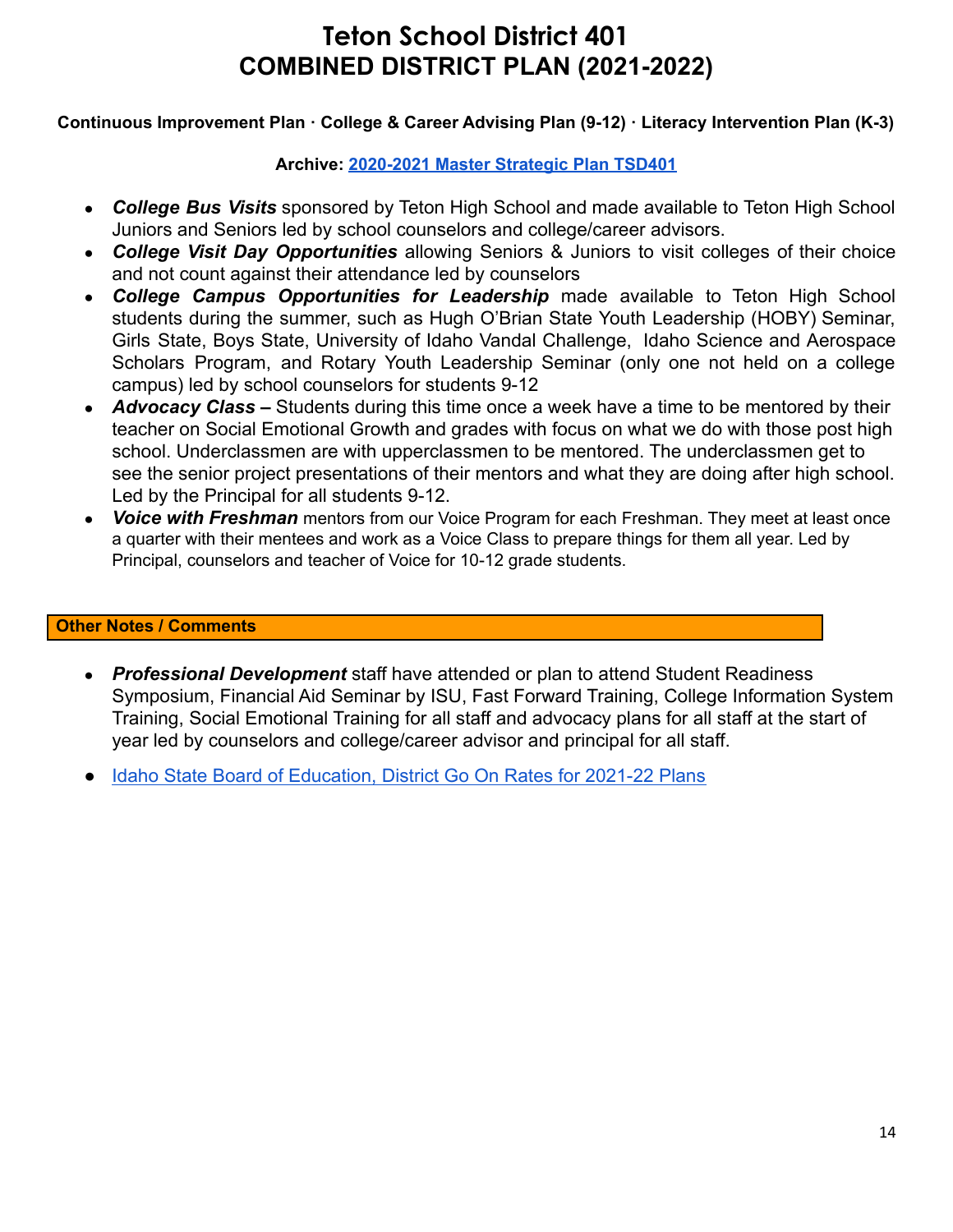**Continuous Improvement Plan · College & Career Advising Plan (9-12) · Literacy Intervention Plan (K-3)**

## **Archive: [2020-2021](https://tsd401.org/wp-content/plugins/download-attachments/includes/download.php?id=157515) Master Strategic Plan TSD401**

# **Section VIII: Staff Performance - Previous Year Results & Current Year Performance Targets [TSD 401 Danielson Implementation Cycle](https://docs.google.com/document/d/1oaF4u938oRM-c84xfsYwydNOBz9aYYJMK33P4Ub2IS4/edit?usp=sharing)**

| Grade(s) Subject |                                      | <b>Performance Metric</b>                                                                                                                                                            | <b>Assessment</b><br><b>Tool</b> | <b>2020-21 Results</b> | 2021-22<br><b>Performance</b><br><b>Targets (LEA</b><br>Chosen) |
|------------------|--------------------------------------|--------------------------------------------------------------------------------------------------------------------------------------------------------------------------------------|----------------------------------|------------------------|-----------------------------------------------------------------|
| $K-3$            | <b>ELA</b>                           | % of students taught by staff in this grade (or<br>grade band) and subject group that meet<br>measurable student achievement targets or<br>success indicators on the assessment tool | Istation                         | 92%                    | 100%                                                            |
| $K-3$            | Math                                 | % of students taught by staff in this grade (or<br>grade band) and subject group that meet<br>measurable student achievement targets or<br>success indicators on the assessment tool | <b>Bridges Pre/Post</b><br>Test  | 96%                    | 100%                                                            |
| $4 - 5$          | <b>ELA</b>                           | % of students taught by staff in this grade (or<br>grade band) and subject group that meet<br>measurable student achievement targets or<br>success indicators on the assessment tool | Pre/Post Test                    | 94%                    | 100%                                                            |
| $4 - 5$          | Math                                 | % of students taught by staff in this grade (or<br>grade band) and subject group that meet<br>measurable student achievement targets or<br>success indicators on the assessment tool | <b>Bridges Pre/Post</b><br>Test  | 95%                    | 100%                                                            |
| $6-8$            | <b>ELA</b>                           | % of students taught by staff in this grade (or<br>grade band) and subject group that meet<br>measurable student achievement targets or<br>success indicators on the assessment tool | Pre/Post Test                    | 96%                    | 100%                                                            |
| $6-8$            | Math                                 | % of students taught by staff in this grade (or<br>grade band) and subject group that meet<br>measurable student achievement targets or<br>success indicators on the assessment tool | Pre/Post Test                    | 95%                    | 100%                                                            |
| $6 - 8$          | Science/<br>Social<br><b>Studies</b> | % of students taught by staff in this grade (or<br>grade band) and subject group that meet<br>measurable student achievement targets or<br>success indicators on the assessment tool | Pre/Post Test                    | 99%                    | 100%                                                            |
| $6-8$            | Electives                            | % of students taught by staff in this grade (or<br>grade band) and subject group that meet<br>measurable student achievement targets or<br>success indicators on the assessment tool | Pre/Post Test                    | 96%                    | 100%                                                            |
| $9 - 12$         | <b>ELA</b>                           | % of students taught by staff in this grade (or<br>grade band) and subject group that meet<br>measurable student achievement targets or                                              | Pre/Post Test                    | 96%                    | 100%                                                            |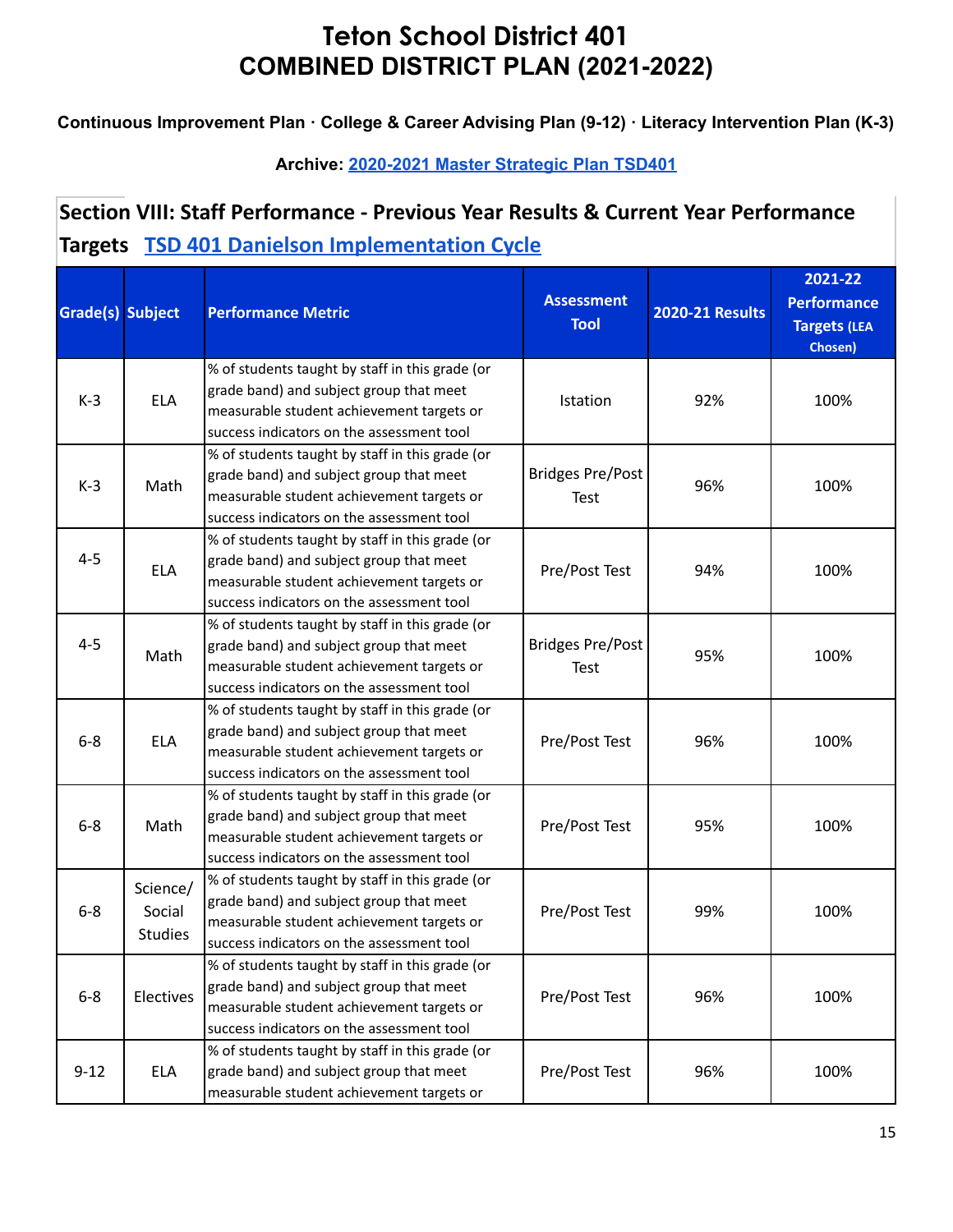### **Continuous Improvement Plan · College & Career Advising Plan (9-12) · Literacy Intervention Plan (K-3)**

## **Archive: [2020-2021](https://tsd401.org/wp-content/plugins/download-attachments/includes/download.php?id=157515) Master Strategic Plan TSD401**

|          |                                      | success indicators on the assessment tool                                                                                                                                            |                                       |     |      |
|----------|--------------------------------------|--------------------------------------------------------------------------------------------------------------------------------------------------------------------------------------|---------------------------------------|-----|------|
| $9 - 12$ | Math                                 | % of students taught by staff in this grade (or<br>grade band) and subject group that meet<br>measurable student achievement targets or<br>success indicators on the assessment tool | Pre/Post Test                         | 94% | 100% |
| $9 - 12$ | Science/<br>Social<br><b>Studies</b> | % of students taught by staff in this grade (or<br>grade band) and subject group that meet<br>measurable student achievement targets or<br>success indicators on the assessment tool | Pre/Post Test                         | 95% | 100% |
| $9 - 12$ | <b>Electives</b>                     | % of students taught by staff in this grade (or<br>grade band) and subject group that meet<br>measurable student achievement targets or<br>success indicators on the assessment tool | Pre/Post Test<br>Performance<br>Tasks | 98% | 100% |
| $9 - 12$ | <b>CTE</b>                           | % of students taught by staff in this grade (or<br>grade band) and subject group that meet<br>measurable student achievement targets or<br>success indicators on the assessment tool | Pre/Post Test                         | 98% | 100% |
| $K-12$   | PE                                   | % of students taught by staff in this grade (or<br>grade band) and subject group that meet<br>measurable student achievement targets or<br>success indicators on the assessment tool | Pre/Post Test                         | 94% | 100% |

| <b>K-3 Literacy Plan Budget</b>                        |                                                 |                   |                                  |                   |                                                   |                                             |  |  |
|--------------------------------------------------------|-------------------------------------------------|-------------------|----------------------------------|-------------------|---------------------------------------------------|---------------------------------------------|--|--|
| District Name and Number:                              |                                                 |                   | <b>Teton School District 401</b> |                   |                                                   |                                             |  |  |
| <b>Estimated Total Literacy Funding for 2020-2021:</b> |                                                 |                   | \$160,000.00                     |                   |                                                   |                                             |  |  |
| <b>PERSONNEL COSTS</b>                                 |                                                 |                   |                                  |                   |                                                   | <b>Proposed Budget</b>                      |  |  |
| <b>Position / Item</b>                                 | <b>Details</b>                                  | <b>FTE</b>        | <b>Cost Per</b><br><b>FTE</b>    | <b>Total Cost</b> | <b>Amount</b><br>from<br>Literacy<br><b>Funds</b> | <b>Amount</b><br>from Other<br><b>Funds</b> |  |  |
| Literacy<br>Paraprofessionals                          | One Literacy para at Each<br><b>School Site</b> | 5.75              | 27,826.087                       | 160,000.00        | 160,000 0.00                                      |                                             |  |  |
| lFull Time Kinder<br><b>Teachers</b>                   | 3 FT Kindergarten Teachers                      | 3.0               | 66,000.00                        | 198,000.00        |                                                   | $0.00$  198,000.00                          |  |  |
| <b>Personnel Subtotal</b>                              |                                                 |                   | 358,000.00                       | 160,000           | 198,000.00                                        |                                             |  |  |
| <b>PROGRAMS / CURRICULA COSTS</b>                      |                                                 |                   |                                  |                   |                                                   | <b>Proposed Budget</b>                      |  |  |
| <b>Item</b>                                            | <b>Details</b>                                  | #<br><b>Items</b> | <b>Cost Per</b><br><b>Item</b>   | <b>Total Cost</b> | <b>Amount</b><br>from<br>Literacy<br><b>Funds</b> | <b>Amount</b><br>from Other<br><b>Funds</b> |  |  |
| <b>RENLearn AR</b>                                     | Licenses for all students                       | 550               | 7.00                             | 3,850.00          |                                                   | $0.00$ 3,850.00                             |  |  |